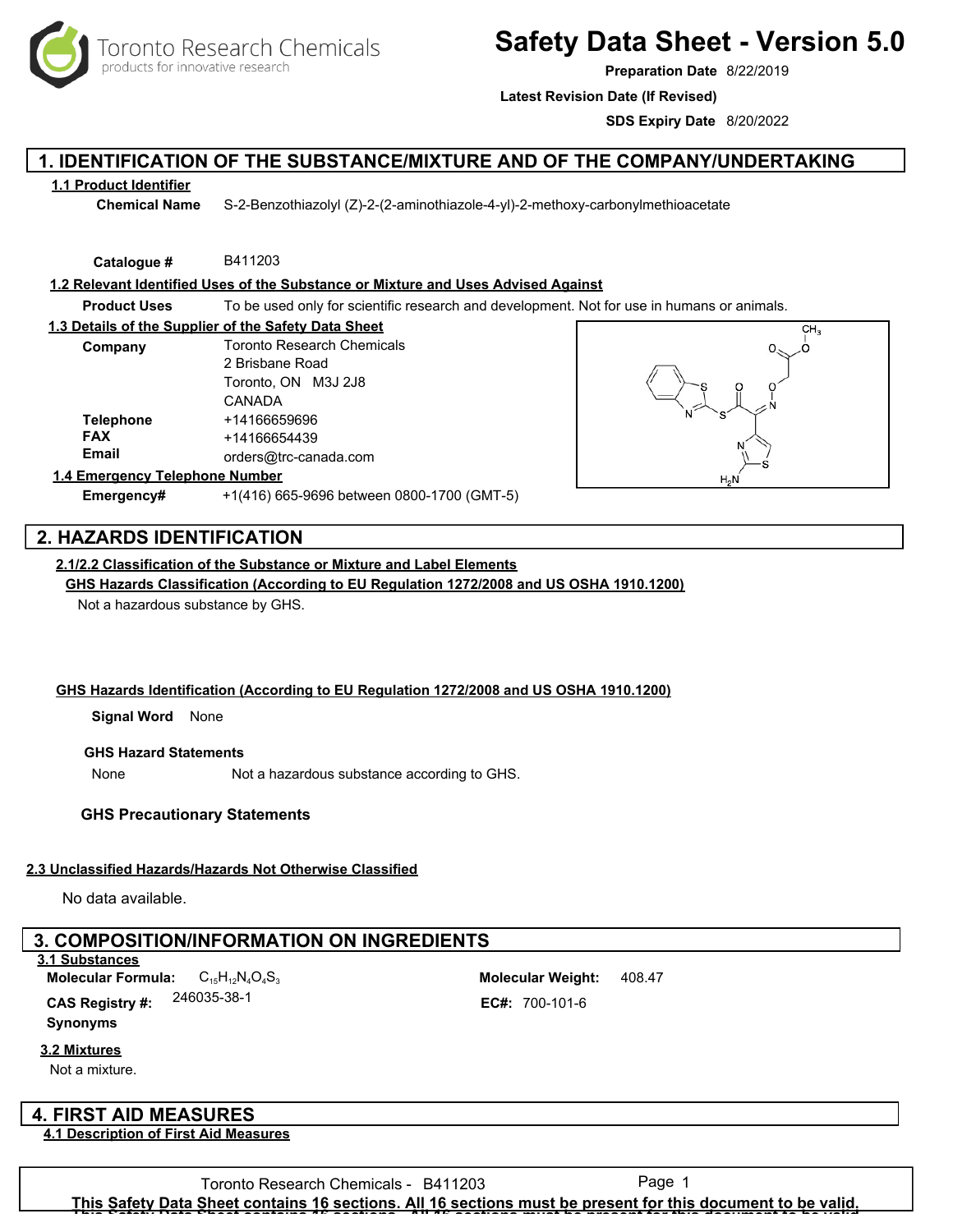#### **General Advice**

If medical attention is required, show this safety data sheet to the doctor.

#### **If Inhaled**

If inhaled, move person to fresh air. If not breathing, give artificial respiration and consult a physician.

#### **In Case of Skin Contact**

Wash affected area with soap and water. Consult a physician if any exposure symptoms are observed.

#### **In Case of Eye Contact**

Immediately rinse eyes with plenty of water for at least 15 minutes. Consult a physician.

#### **If Swallowed**

Never give anything by mouth to an unconscious person. Rinse mouth with water. Do NOT induce vomiting unless advised to do so by a physician or Poison Control Center. Seek medical attention.

#### **4.2 Most Important Symptoms and Effects, Both Acute and Delayed**

The most important known symptoms and effects are described in the labeling (see section 2.2) and/or section 11.

#### **4.3 Indication of any Immediate Medical Attention and Special Treatment Needed**

No data available.

### **5. FIREFIGHTING MEASURES**

#### **5.1 Extinguishing Media**

Use water spray, alcohol-resistant foam, dry chemical or carbon dioxide.

#### **5.2 Special Hazards Arising from the Substance or Mixture**

Carbon oxides, Nitrogen oxides, Sulfur oxides

#### **5.3 Advice for Firefighters**

Wear self contained breathing apparatus for fire fighting if necessary.

#### **5.4 Further Information**

No data available.

### **6. ACCIDENTAL RELEASE MEASURES**

#### **Personal precautions**

Wear respiratory protection. Avoid dust formation. Avoid breathing vapours, mist or gas. Ensure adequate ventilation. Evacuate personnel to safe areas. Avoid breathing dust.

#### **Environmental precautions**

Prevent further leakage or spillage if safe to do so. Do not let product enter drains.

#### **Method and materials for containment and cleaning up**

Pick up and arrange disposal without creating dust. Sweep up and shovel. Keep in suitable, closed containers for disposal.

# **7. HANDLING AND STORAGE**

#### **7.1 Precautions for safe handling**

Avoid contact with skin and eyes. Avoid formation of dust and aerosols. Provide appropriate exhaust ventilation at places where dust is formed.

#### **7.2 Conditions for safe storage**

Keep container tightly closed in a dry and well-ventilated place. Keep in a dry place.

Storage conditions: No Data Available

#### **7.3 Specific End Uses**

For scientific research and development only. Not for use in humans or animals.

# **8. EXPOSURE CONTROLS/PERSONAL PROTECTION**

### **8.1 Control Parameters**

Contains no components with established occupational exposure limits.

### **8.2 Exposure Controls**

#### **Appropriate Engineering Controls**

A laboratory fumehood or other appropriate form of local exhaust ventilation should be used to avoid exposure.

Toronto Research Chemicals - B411203 Page 2 **This Safety Data Sheet contains 16 sections. All 16 sections must be present for this document to be valid. This Safety Data Sheet contains 16 sections. All 16 sections must be present for this document to be valid.**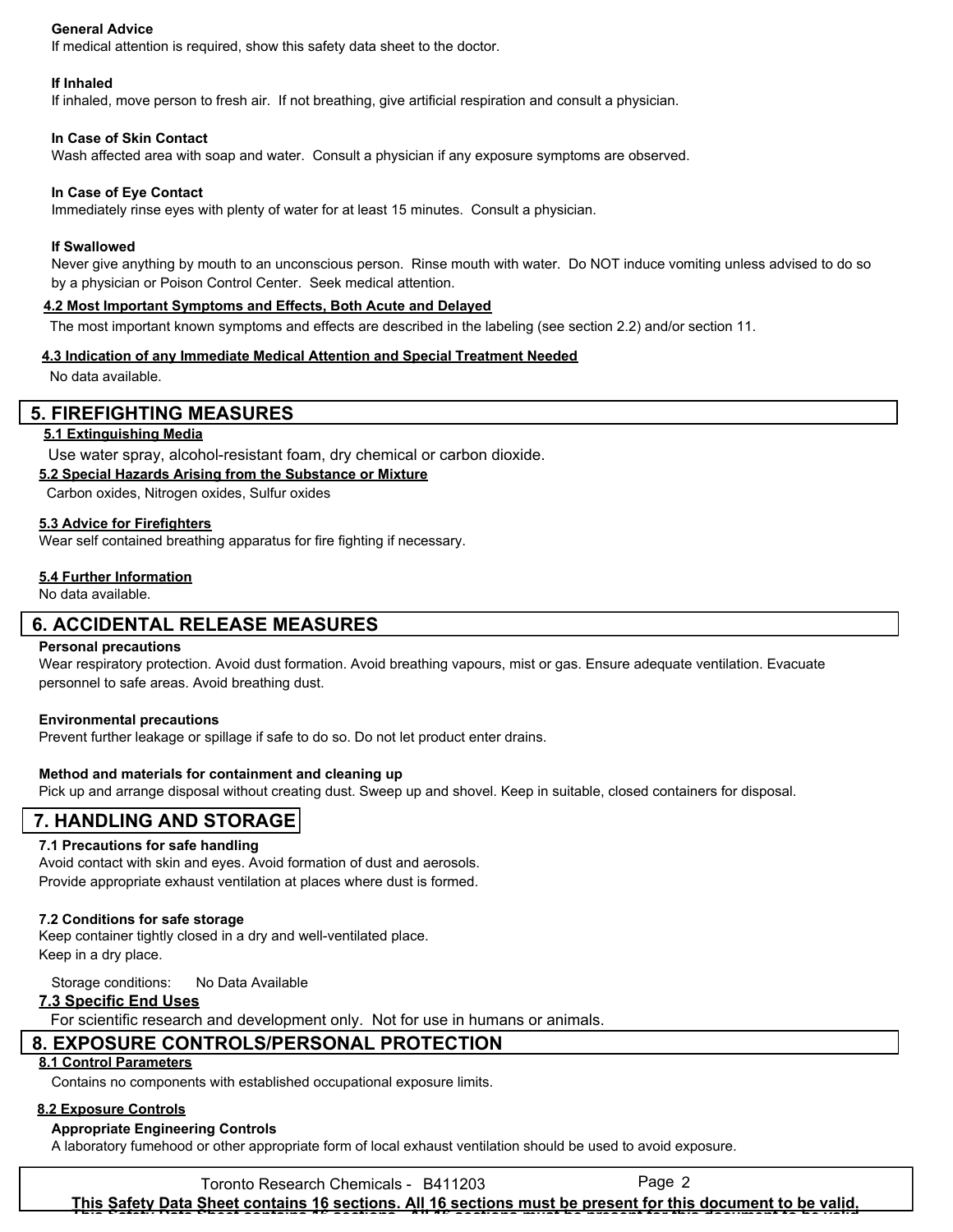### **Personal Protective Equipment**

All recommendations below are advisory in nature and a risk assessment should be performed by the employer/end user prior to use of this product. The type of protective equipment must be selected based on the amount and concentration of the dangerous material being used in the workplace.

### **Eye/Face Protection**

Safety goggles or face shield. All equipment should have been tested and approved under appropriate standards, such as NIOSH (US), CSA (Canada), or EN 166 (EU).

#### **Skin Protection**

Gloves should be used when handling this material. Gloves are to be inspected prior to use. Contaminated gloves are to be removed using proper glove removal technique so that the outer surface of the glove does not contact bare skin. Dispose of contaminated gloves after use in compliance with good laboratory practices and local requirements.

Gloves used for incidental exposures (splash protection) should be designated as "chemical resistant" by EU standard EN 374 with the resistance codes corresponding to the anticipated use of the material. Unrated gloves are not recommended. Suggested gloves: AnsellPro Sol-Vex nitrile gloves style 37-175, 15 mil thickness. Penetration time has not been determined.

Gloves used for prolonged direct exposure (immersion) should be designated "chemical resistant" as per EN 734 with the resistance codes corresponding to the anticipated use of the material.

Suggested gloves: AnsellPro Viton/Butyl gloves style 38-612, 4/8 mil thickness.

Penetration time has not been determined.

These recommendations may not apply if the material is mixed with any other chemical, or dissolved into a solution. A risk assessment must be performed to ensure the gloves will still offer acceptable protection.

#### **Body Protection**

Fire resistant (Nomex) lab coat or coveralls.

#### **Respiratory Protection**

Recommended respirators are NIOSH-approved N100 or CEN-approved FFP3 particulate respirators. These are to be only used as a backup to local exhaust ventilation or other engineering controls. If the respirator is the only means of protection, a full-face supplied air respirator must be used.

### **9. PHYSICAL AND CHEMICAL PROPERTIES**

### **9.1 Information on Basic Physical and Chemical Properties**

| A) Appearance                             | B) Odour                                     |  |  |
|-------------------------------------------|----------------------------------------------|--|--|
| No Data Available                         | No data available                            |  |  |
| C) Odour Threshold                        | D) pH                                        |  |  |
| No data available                         | No data available                            |  |  |
| E) Melting Point/Freezing Point           | F) Initial Boiling Point/Boiling Range       |  |  |
| No Data Available                         | No data available                            |  |  |
| G) Flash point                            | <b>H</b> ) Evaporation Rate                  |  |  |
| No data available                         | No data available                            |  |  |
| I) Flammability (Solid/Gas)               | J) Upper/Lower Flammability/Explosive Limits |  |  |
| No data available                         | No data available                            |  |  |
| K) Vapour Pressure                        | L) Vapour Density                            |  |  |
| No data available                         | No data available                            |  |  |
| <b>M) Relative Density</b>                | N) Solubility                                |  |  |
| No data available                         | No Data Available                            |  |  |
| O) Partition Coefficient: n-octanol/water | P) Auto-Ignition Temperature                 |  |  |
| No data available                         | No data available                            |  |  |
| Q) Decomposition Temperature              | R) Viscosity                                 |  |  |
| No data available                         | No data available                            |  |  |
| S) Explosive Properties                   | <b>T) Oxidizing Properties</b>               |  |  |
| No data available                         | No data available                            |  |  |
| 9.2 Other Information                     |                                              |  |  |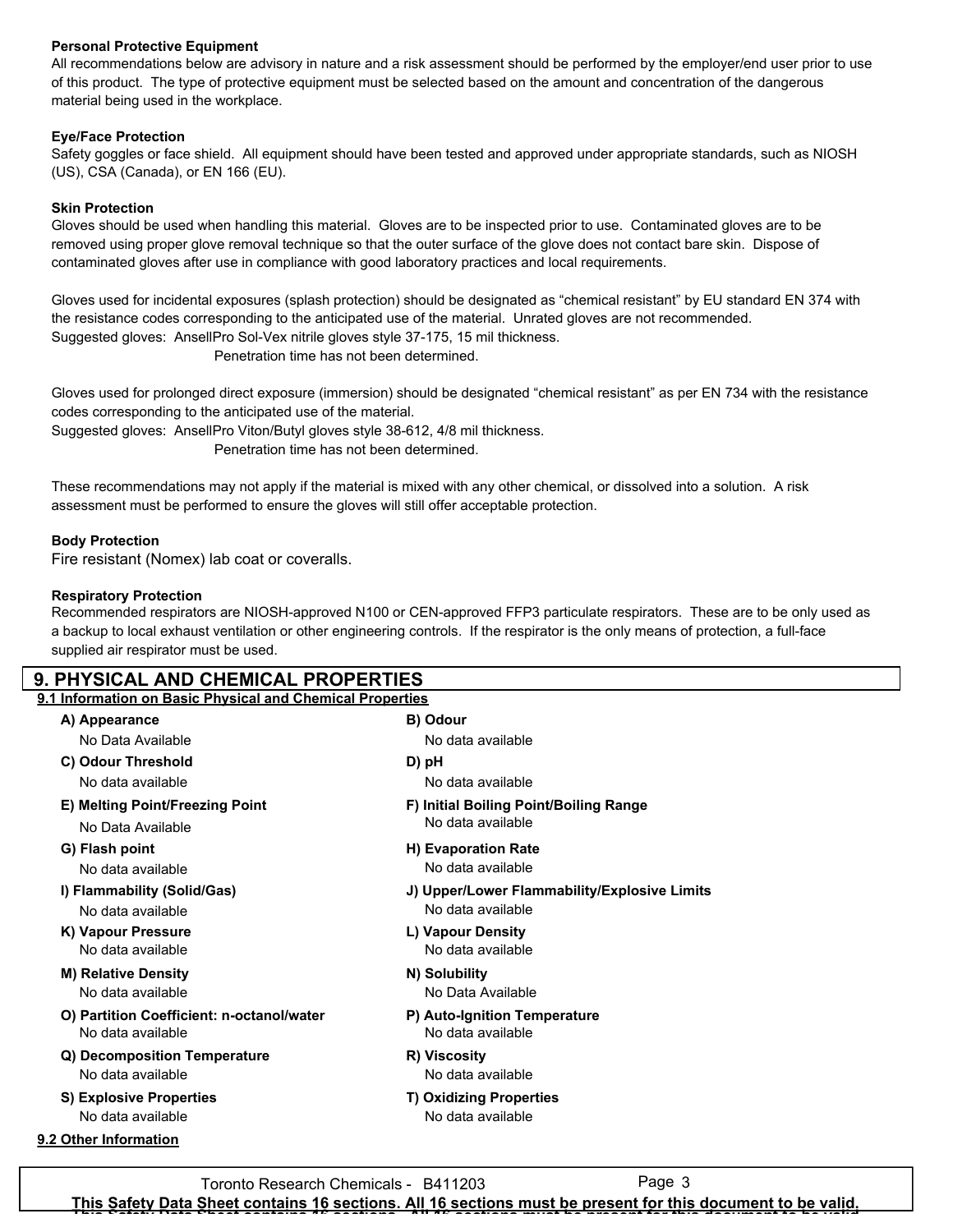# **10. STABILITY AND REACTIVITY**

### **10.1 Reactivity**

No data available.

#### **10.2 Chemical Stability**

Stable under recommended storage conditions.

#### **10.3 Possibility of Hazardous Reactions**

No data available.

### **10.4 Conditions to Avoid**

No data available.

### **10.5 Incompatible Materials**

Strong oxidizing agents.

#### **10.6 Hazardous Decomposition Products**

**In the event of fire:** See section 5. **Other decomposition products:** No data available.

### **11. TOXICOLOGICAL INFORMATION**

#### **11.1 Information on Toxicological Effects**

#### **A) Acute Toxicity**

**Dermal LD50:** No data available.

### **B) Skin Corrosion/Irritation**

No data available

### **C) Serious Eye Damage/Irritation**

No data available

### **D) Respiratory or Skin Sensitization**

No data available

## **E) Germ Cell Mutagenicity**

No data available

### **F) Carcinogenicity**

No data available

## **G) Reproductive Toxicity/Teratogenicity**

No data available

# **H) Single Target Organ Toxicity - Single Exposure**

No data available

# **I) Single Target Organ Toxicity - Repeated Exposure**

No data available

### **J) Aspiration Hazard**

No data available

### **K) Potential Health Effects and Routes of Exposure**

**Inhalation**

May be harmful if inhaled. May cause respiratory tract irritation.

### **Ingestion**

May be harmful if swallowed.

### **Skin**

May be harmful if absorbed through skin. May cause skin irritation.

### **Eyes**

May cause eye irritation.

### **L) Signs and Symptoms of Exposure**

The most important known symptoms and effects are described in the labeling (see section 2.2) and/or section 11.

To the best of our knowledge, the chemical, physical, and toxicological properties of this material have not been thoroughly investigated.

# **M) Additional Information**

RTECS: Not available.

Toronto Research Chemicals - B411203 Page 4 **This Safety Data Sheet contains 16 sections. All 16 sections must be present for this document to be valid. This Safety Data Sheet contains 16 sections. All 16 sections must be present for this document to be valid.**

### **Oral LD50:** No data available. **Inhalation LD50:** No data available.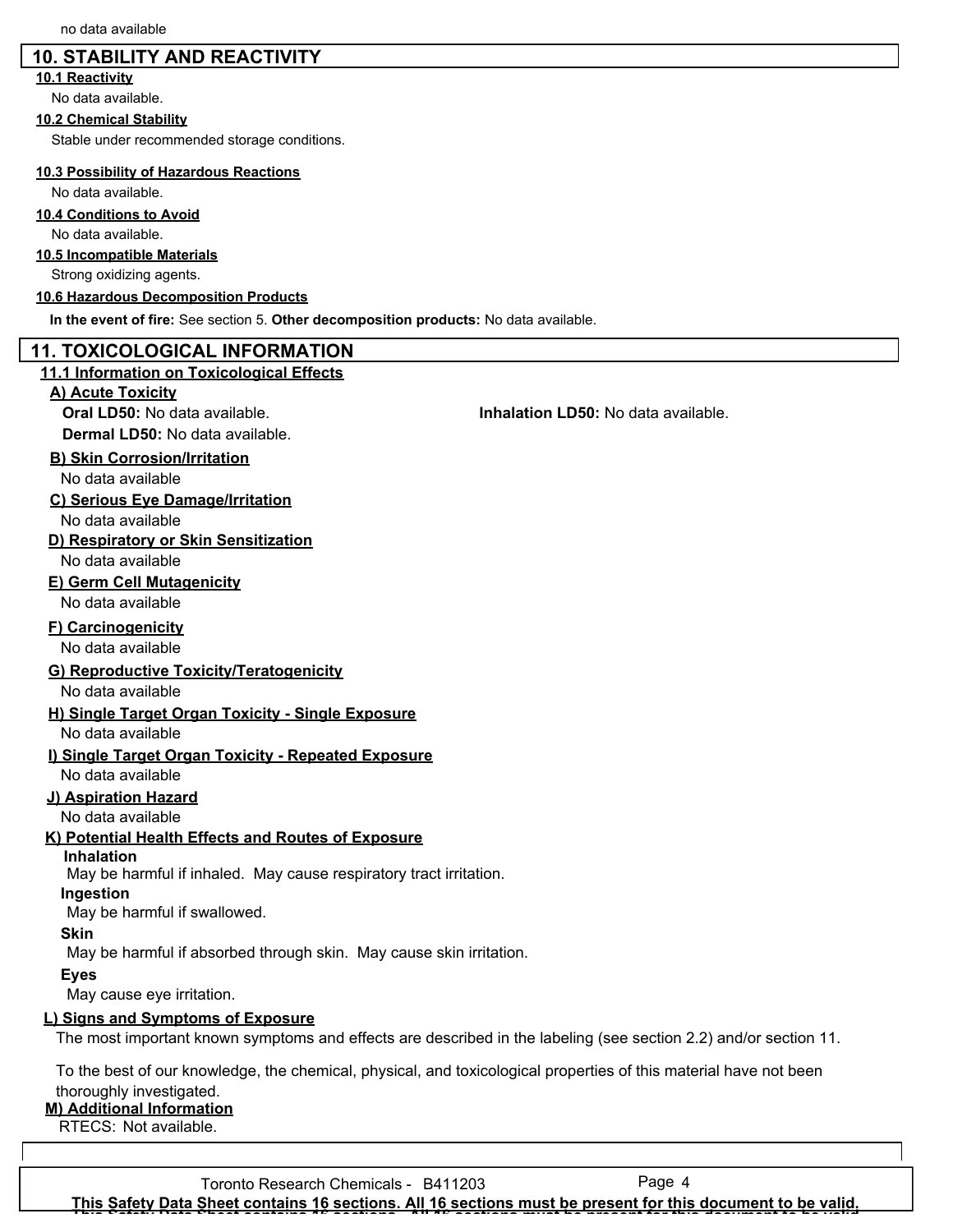# **12. ECOLOGICAL INFORMATION 12.1 Toxicity**

No data available.

### **12.2 Persistance and Degradability**

No data available.

# **12.3 Bioaccumulative Potential**

No data available.

### **12.4 Mobility in Soil**

No data available.

# **12.5 Results of PBT and vPvB Assessment**

No data available.

### **12.6 Other Adverse Effects**

No data available.

# **13. DISPOSAL CONSIDERATIONS**

# **13.1 Waste Treatment Methods**

# **A) Product**

Product may be burned in an incinerator equipped with afterburner and scrubber. Excess and expired materials are to be offered to a licensed hazardous material disposal company. Ensure that all Federal and Local regulations regarding the disposal and destruction of this material are followed.

# **B) Contaminated Packaging**

Dispose of as above.

# **C) Other Considerations**

Product is not to be disposed of in sanitary sewers, storm sewers, or landfills.

| <b>14. TRANSPORT INFORMATION</b>                                      |            |            |               |  |
|-----------------------------------------------------------------------|------------|------------|---------------|--|
| 14.1 UN Number                                                        |            |            |               |  |
| DOT (US): N/A                                                         | IATA: N/A  | IMDG: N/A  | ADR/RID: N/A  |  |
| 14.2 UN Proper Shipping Name<br>DOT (US)/IATA:<br>Not dangerous goods |            |            |               |  |
| IMDG/ARD/RID:<br>Not dangerous goods                                  |            |            |               |  |
| 14.3 Transport Hazard Class(es)                                       |            |            |               |  |
| DOT (US): N/A                                                         | IATA: N/A  | IMDG: N/A  | ADR/RID: N/A  |  |
| 14.4 Packing Group                                                    |            |            |               |  |
| DOT (US): N/A                                                         | IATA: N/A  | IMDG: N/A  | ADR/RID: N/A  |  |
| <b>14.5 Environmental Hazards</b>                                     |            |            |               |  |
| DOT (US): None                                                        | IATA: None | IMDG: None | ADR/RID: None |  |
| <b>14.6 Special Precautions for User</b>                              |            |            |               |  |
| None                                                                  |            |            |               |  |

# **15. REGULATORY INFORMATION**

This safety data sheet complies with the requirements of WHMIS (Canada), OSHA 1910.1200 (US), and EU Regulation EC No. 1907/2006 (European Union).

**15.1 Safety, Health and Environmental Regulations/Legislation Specific for the Substance or Mixture**

### **A) Canada**

**DSL/NDSL Status:** This product is not listed on the Canadian DSL/NDSL.

# **B) United States**

**TSCA Status:** This product is not listed on the US EPA TSCA.

# **C) European Union**

**ECHA Status:** This product or a component is registered with the EU ECHA.

# **15.2 Chemical Safety Assessment**

No data available

# **16. OTHER INFORMATION**

# **16.1 Revision History**

Original Publication Date: 8/22/2019

# **16.2 List of Abbreviations**

| LD50 | Median lethal dose of a substance required to kill 50% of a test population.          |
|------|---------------------------------------------------------------------------------------|
| LC50 | Medial lethal concentration of a substance required to kill 50% of a test population. |

Toronto Research Chemicals - B411203

**This Safety Data Sheet contains 16 sections. All 16 sections must be present for this document to be valid. This Safety Data Sheet contains 16 sections. All 16 sections must be present for this document to be valid.**